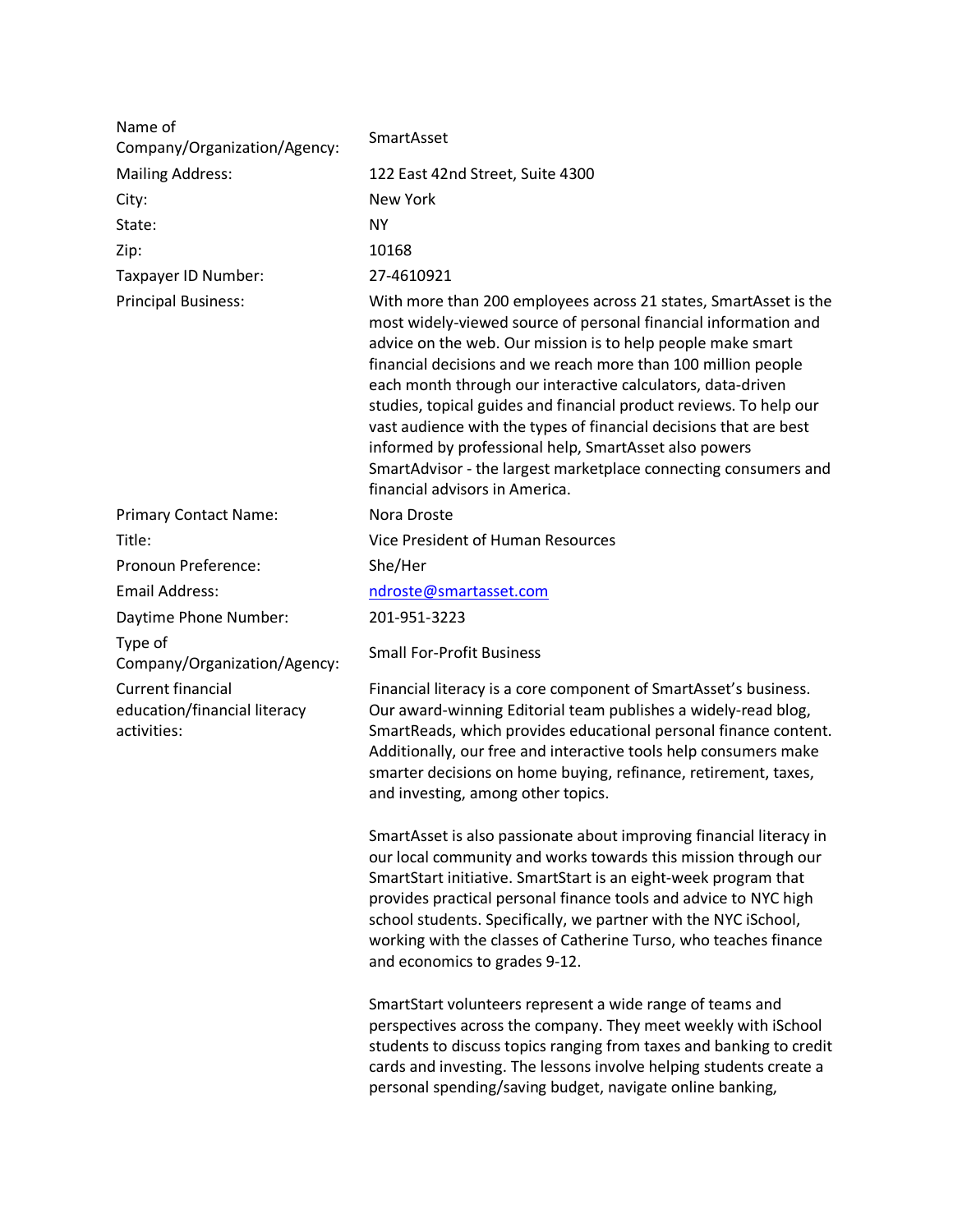understand the importance of credit usage and scores, compare financial aid award letters and prepare for job interviews.

SmartAsset began this partnership in Spring 2019 and has completed four rounds since, two of which have moved to a virtual setting since the onset of COVID-19. Pre-coronavirus, the SmartStart program typically wraps up with a field trip to SmartAsset's NYC headquarters for students to present final projects and hear from company leaders about their career paths and passion for financial education. To date, we have worked with 100+ students and look forward to continuing this partnership.

Interest in becoming a national Jump\$tart Coalition Partner:

**Explain your organization's interest in becoming a national Jump\$tart Coalition Partner, emphasizing your commitment to the financial literacy mission.**

SmartAsset is interested in rapidly expanding its financial literacy reach, influence and impact for all people nationwide. The SmartStart program directly improves financial literacy among students in our local community, however, we want to help students across the country. Becoming a Jump\$tart partner would enable SmartAsset to accomplish this goal.

SmartAsset hopes to further Jump\$tart's mission through providing explanatory content from our website to the Jump\$tart Clearinghouse. By sharing our content, we hope that it can serve as an informative resource for teachers, parents and students alike.

We are also particularly excited about the multiple ways Jump\$tart facilitates the involvement and engagement of partners. Many of SmartAsset's nationally-recognized business partners are a part of Jump\$tart and we look forward to working with them more closely to improve financial literacy in the U.S. We are additionally excited to meet and work with other partners through key Jump\$tart initiatives such as the Annual Awards Dinner, Hill Day and National Educators Conference.

Jump\$tart offers a unique opportunity to partners. By bringing the financial literacy community together to share information and resources, it elevates and bolsters the individual missions of partner organizations. As a rapidly growing company, SmartAsset is increasingly dedicated to the ways we can provide inclusive access for all consumers to the same financial products and resources.

Reference Contact Name : Catherine Turso Reference Organization: NYC iSchool Email: cturso@nycischool.org